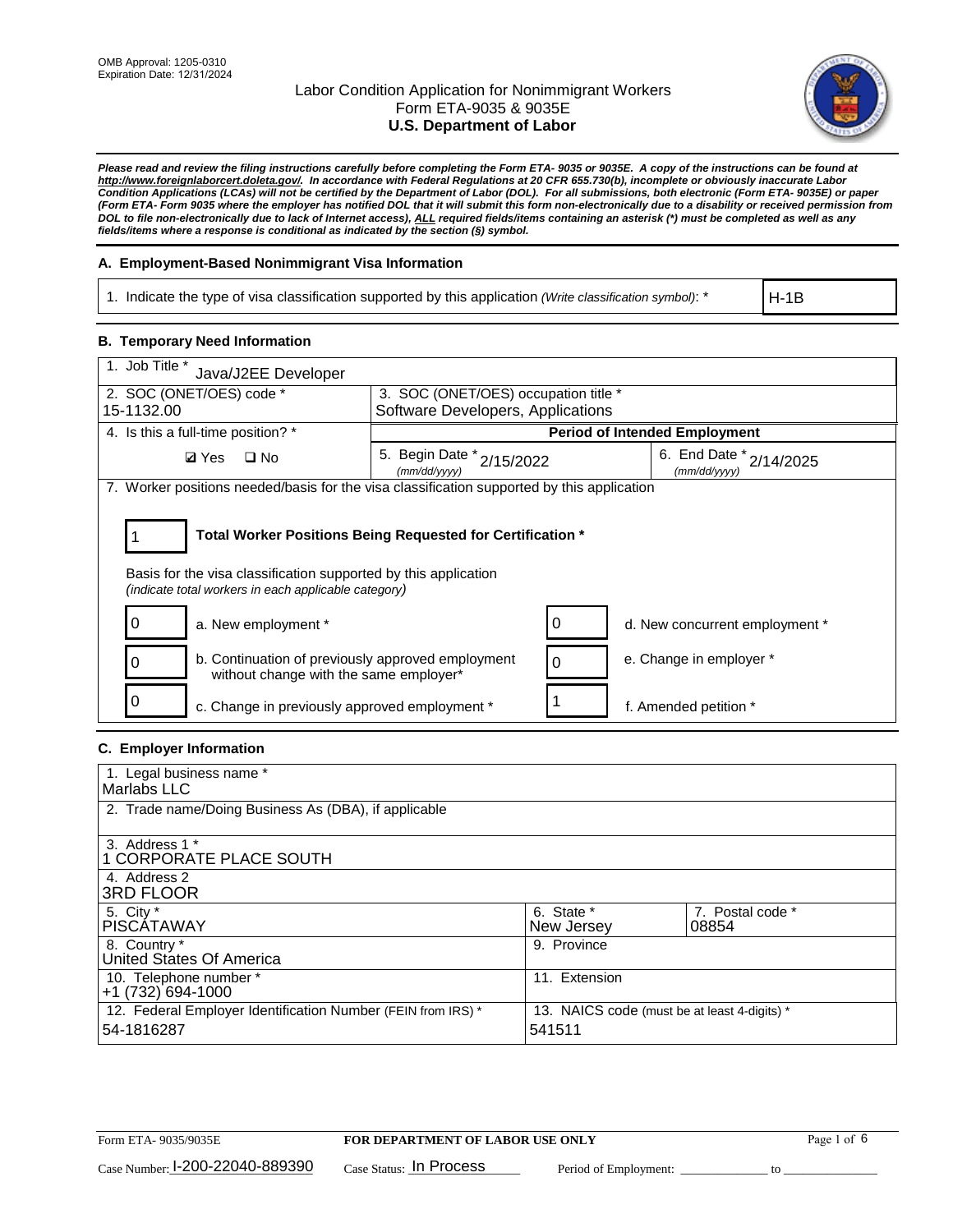

### **D. Employer Point of Contact Information**

**Important Note**: The information contained in this Section must be that of an employee of the employer who is authorized to act on behalf of the employer in labor certification matters. The information in this Section must be different from the agent or attorney information listed in Section E, unless the attorney is an employee of the employer.

| 1. Contact's last (family) name *               | 2. First (given) name * |                          | 3. Middle name(s)         |
|-------------------------------------------------|-------------------------|--------------------------|---------------------------|
| Vidyadharan                                     | Sanjay                  |                          |                           |
| 4. Contact's job title *<br>Chief Legal Officer |                         |                          |                           |
| 5. Address 1 *<br>1 CORPORATE PLACE SOUTH       |                         |                          |                           |
| 6. Address 2<br><b>3RD FLOOR</b>                |                         |                          |                           |
| 7. City *<br><b>PISCÁTAWAY</b>                  |                         | 8. State *<br>New Jersey | 9. Postal code *<br>08854 |
| 10. Country *<br>United States Of America       |                         | 11. Province             |                           |
| 12. Telephone number *                          | 13. Extension           | 14. E-Mail address       |                           |
| +1 (732) 694-1000                               | 1600                    | sanjay@marlabs.com       |                           |

# **E. Attorney or Agent Information (If applicable)**

**Important Note**: The employer authorizes the attorney or agent identified in this section to act on its behalf in connection with the filing of this application.

| 1. Is the employer represented by an attorney or agent in the filing of this application? *<br>If "Yes," complete the remainder of Section E below. |                            |                    |                               |                   | $\Box$ Yes                                           | <b>Ø</b> No |
|-----------------------------------------------------------------------------------------------------------------------------------------------------|----------------------------|--------------------|-------------------------------|-------------------|------------------------------------------------------|-------------|
| 2. Attorney or Agent's last (family) name §                                                                                                         | 3. First (given) name $\S$ |                    |                               | 4. Middle name(s) |                                                      |             |
| 5. Address 1 §                                                                                                                                      |                            |                    |                               |                   |                                                      |             |
| 6. Address 2                                                                                                                                        |                            |                    |                               |                   |                                                      |             |
| 7. City §                                                                                                                                           |                            | 8. State §         |                               |                   | 9. Postal code §                                     |             |
| 10. Country §                                                                                                                                       |                            | 11. Province       |                               |                   |                                                      |             |
| 12. Telephone number §                                                                                                                              | 13. Extension              | 14. E-Mail address |                               |                   |                                                      |             |
| 15. Law firm/Business name §                                                                                                                        |                            |                    | 16. Law firm/Business FEIN §  |                   |                                                      |             |
| 17. State Bar number (only if attorney) §                                                                                                           |                            |                    | standing (only if attorney) § |                   | 18. State of highest court where attorney is in good |             |
| 19. Name of the highest State court where attorney is in good standing (only if attorney) §                                                         |                            |                    |                               |                   |                                                      |             |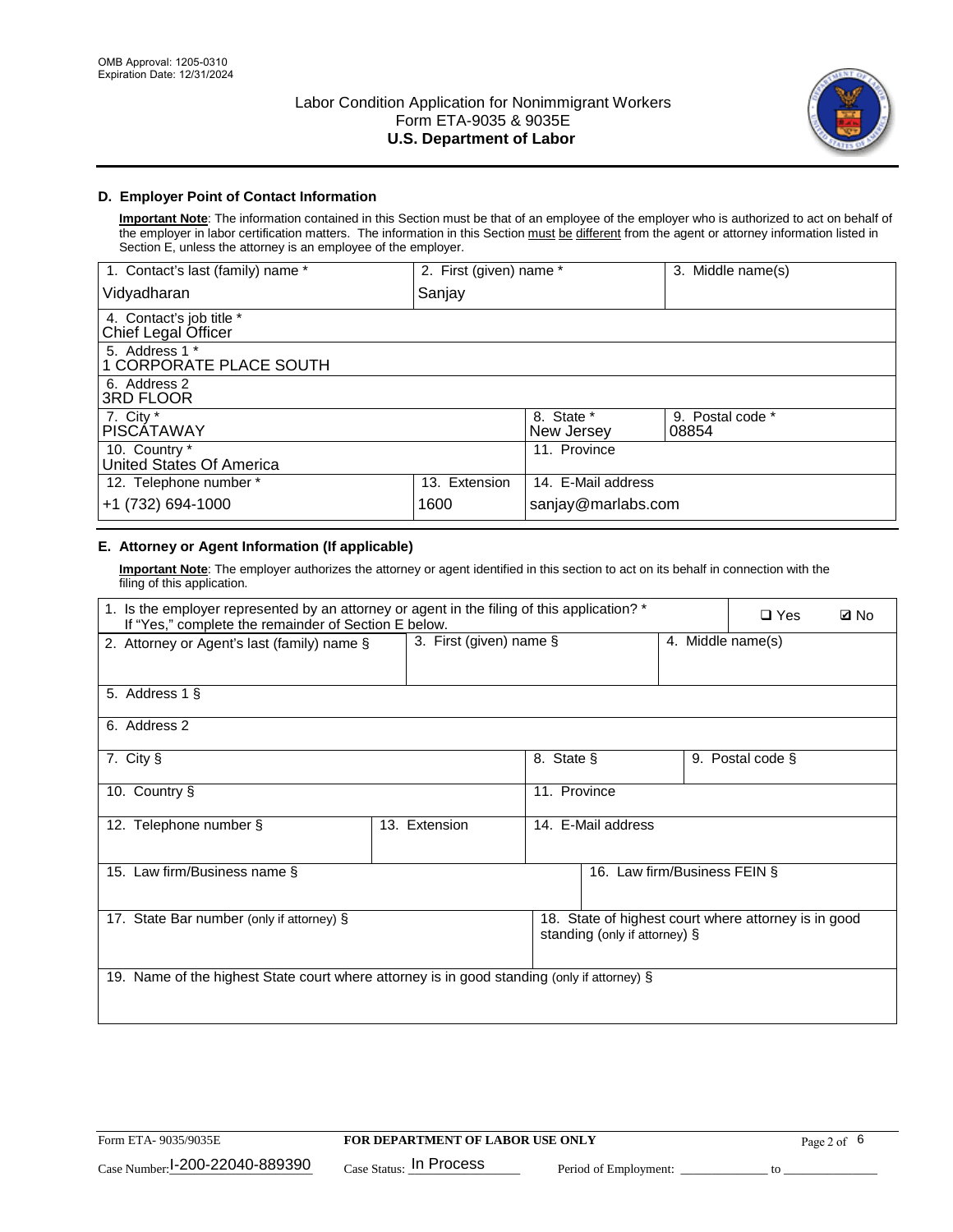

#### **F. Employment and Wage Information**

**Important Note**: The employer must define the intended place(s) of employment with as much geographic specificity as possible. Each intended place(s) of employment listed below must be the worksite or physical location where the work will actually be performed and cannot be a P.O. Box. The employer must identify all intended places of employment, including those of short duration, on the LCA. 20 CFR 655.730(c)(5). If the employer is submitting this form non-electronically and the work is expected to be performed in more than one location, an attachment must be submitted in order to complete this section. An employer has the option to use either a single Form ETA-9035/9035E or multiple forms to disclose all intended places of employment. If the employer has more than ten (10) intended places of employment at the time of filing this application, the employer must file as many additional LCAs as are necessary to list all intended places of employment. See the form instructions for further information about identifying all intended places of employment.

#### a.*Place of Employment Information* 1

| 1. Enter the estimated number of workers that will perform work at this place of employment under<br>the LCA.* |                                                                                                                                |  |                                          |                      |  |  |  |  |
|----------------------------------------------------------------------------------------------------------------|--------------------------------------------------------------------------------------------------------------------------------|--|------------------------------------------|----------------------|--|--|--|--|
|                                                                                                                | 2. Indicate whether the worker(s) subject to this LCA will be placed with a secondary entity at this<br>place of employment. * |  |                                          |                      |  |  |  |  |
|                                                                                                                | 3. If "Yes" to question 2, provide the legal business name of the secondary entity. §                                          |  |                                          |                      |  |  |  |  |
| Comcast                                                                                                        |                                                                                                                                |  |                                          |                      |  |  |  |  |
|                                                                                                                | 4. Address 1 *<br>103 Dragon Dr                                                                                                |  |                                          |                      |  |  |  |  |
|                                                                                                                | 5. Address 2                                                                                                                   |  |                                          |                      |  |  |  |  |
| 6. City $*$<br>Lansdale                                                                                        |                                                                                                                                |  | 7. County *<br>Montgomery                |                      |  |  |  |  |
|                                                                                                                | 8. State/District/Territory *<br>Pennsylvania                                                                                  |  | 9. Postal code *<br>19446                |                      |  |  |  |  |
|                                                                                                                | 10. Wage Rate Paid to Nonimmigrant Workers *                                                                                   |  | 10a. Per: (Choose only one)*             |                      |  |  |  |  |
|                                                                                                                | □ Hour □ Week □ Bi-Weekly □ Month ☑ Year<br>From* \$ 92100 00<br>To: $$$                                                       |  |                                          |                      |  |  |  |  |
|                                                                                                                | 11. Prevailing Wage Rate *                                                                                                     |  | 11a. Per: (Choose only one)*             |                      |  |  |  |  |
|                                                                                                                | $\sin 92082$ 00                                                                                                                |  | □ Hour □ Week □ Bi-Weekly □ Month ☑ Year |                      |  |  |  |  |
|                                                                                                                | Questions 12-14. Identify the source used for the prevailing wage (PW) (check and fully complete only one): *                  |  |                                          |                      |  |  |  |  |
| 12.<br>$\Box$                                                                                                  | a. PWD tracking number §<br>A Prevailing Wage Determination (PWD) issued by the Department of Labor                            |  |                                          |                      |  |  |  |  |
| 13.<br>$\mathbf v$                                                                                             | A PW obtained independently from the Occupational Employment Statistics (OES) Program                                          |  |                                          |                      |  |  |  |  |
|                                                                                                                | a. Wage Level (check one): §                                                                                                   |  |                                          | b. Source Year §     |  |  |  |  |
|                                                                                                                | ☑ ⊪<br>$\square$ $\square$<br>$\Box$ IV<br>$\Box$ N/A<br>□⊥                                                                    |  |                                          | 7/1/2021 - 6/30/2022 |  |  |  |  |
| 14.                                                                                                            | A PW obtained using another legitimate source (other than OES) or an independent authoritative source                          |  |                                          |                      |  |  |  |  |
|                                                                                                                | a. Source Type (check one): §<br>b. Source Year §<br>$\Box$ CBA<br>$\Box$ DBA<br>$\square$ SCA<br>$\Box$ Other/ PW Survey      |  |                                          |                      |  |  |  |  |
|                                                                                                                | c. If responded "Other/ PW Survey" in question 14.a, enter the name of the survey producer or publisher §                      |  |                                          |                      |  |  |  |  |
|                                                                                                                |                                                                                                                                |  |                                          |                      |  |  |  |  |
|                                                                                                                | d. If responded "Other/ PW Survey" in question 14.a, enter the title or name of the PW survey §                                |  |                                          |                      |  |  |  |  |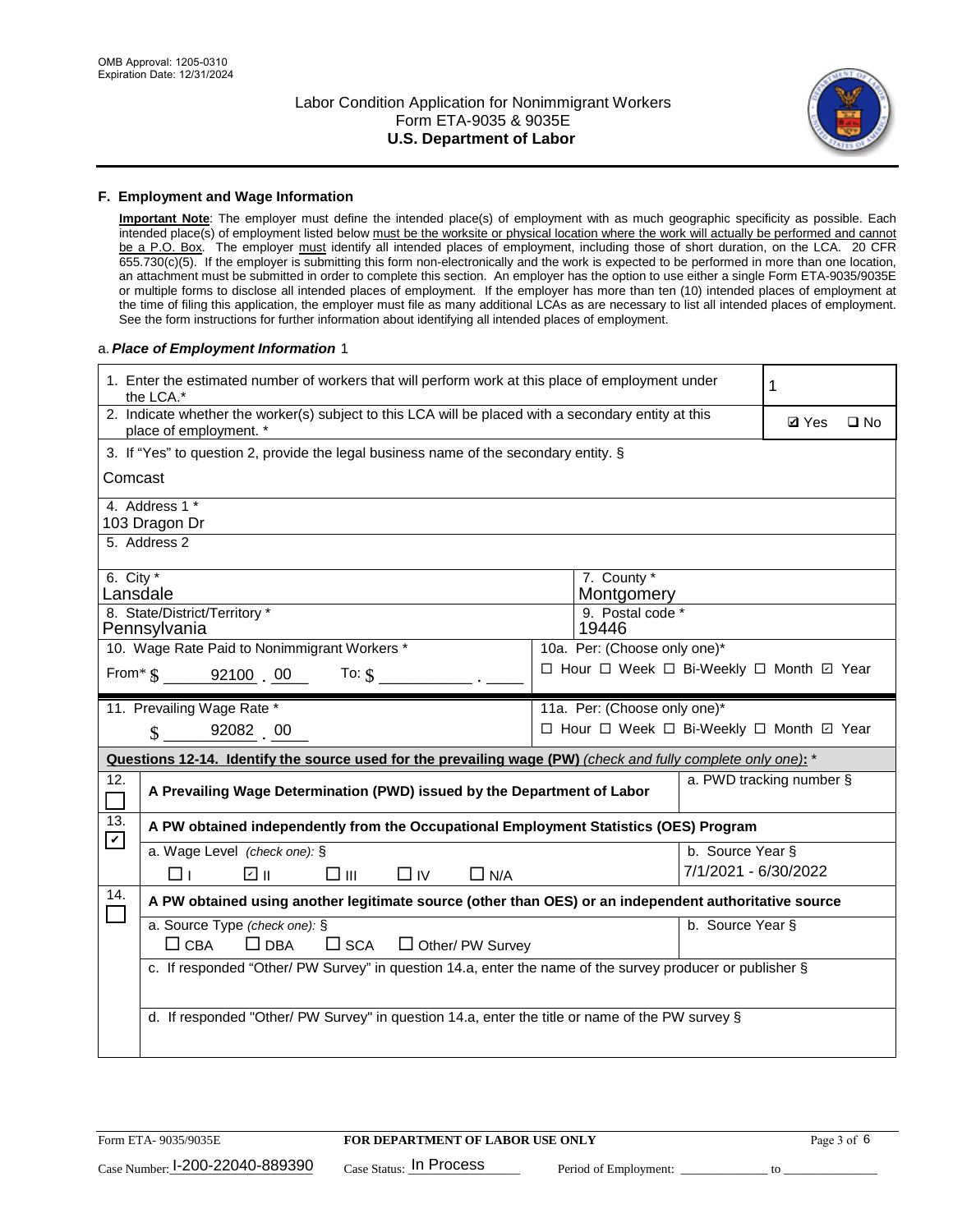

# **G. Employer Labor Condition Statements**

! *Important Note:* In order for your application to be processed, you MUST read Section G of the Form ETA-9035CP - General Instructions for the 9035 & 9035E under the heading "Employer Labor Condition Statements" and agree to all four (4) labor condition statements summarized below:

- (1) **Wages:** The employer shall pay nonimmigrant workers at least the prevailing wage or the employer's actual wage, whichever is higher, and pay for non-productive time. The employer shall offer nonimmigrant workers benefits and eligibility for benefits provided as compensation for services on the same basis as the employer offers to U.S. workers. The employer shall not make deductions to recoup a business expense(s) of the employer including attorney fees and other costs connected to the performance of H-1B, H-1B1, or E-3 program functions which are required to be performed by the employer. This includes expenses related to the preparation and filing of this LCA and related visa petition information. 20 CFR 655.731;
- (2) **Working Conditions:** The employer shall provide working conditions for nonimmigrants which will not adversely affect the working conditions of workers similarly employed. The employer's obligation regarding working conditions shall extend for the duration of the validity period of the certified LCA or the period during which the worker(s) working pursuant to this LCA is employed by the employer, whichever is longer. 20 CFR 655.732;
- (3) **Strike, Lockout, or Work Stoppage:** At the time of filing this LCA, the employer is not involved in a strike, lockout, or work stoppage in the course of a labor dispute in the occupational classification in the area(s) of intended employment. The employer will notify the Department of Labor within 3 days of the occurrence of a strike or lockout in the occupation, and in that event the LCA will not be used to support a petition filing with the U.S. Citizenship and Immigration Services (USCIS) until the DOL Employment and Training Administration (ETA) determines that the strike or lockout has ended. 20 CFR 655.733; and
- (4) **Notice:** Notice of the LCA filing was provided no more than 30 days before the filing of this LCA or will be provided on the day this LCA is filed to the bargaining representative in the occupation and area of intended employment, or if there is no bargaining representative, to workers in the occupation at the place(s) of employment either by electronic or physical posting. This notice was or will be posted for a total period of 10 days, except that if employees are provided individual direct notice by e-mail, notification need only be given once. A copy of the notice documentation will be maintained in the employer's public access file. A copy of this LCA will be provided to each nonimmigrant worker employed pursuant to the LCA. The employer shall, no later than the date the worker(s) report to work at the place(s) of employment, provide a signed copy of the certified LCA to the worker(s) working pursuant to this LCA. 20 CFR 655.734.

1. **I have read and agree to** Labor Condition Statements 1, 2, 3, and 4 above and as fully explained in Section G of the Form ETA-9035CP – General Instructions for the 9035 & 9035E and the Department's regulations at 20 CFR 655 Subpart H. \*

**Ø**Yes ロNo

### **H. Additional Employer Labor Condition Statements –H-1B Employers ONLY**

!**Important Note***:* In order for your H-1B application to be processed, you MUST read Section H – Subsection 1 of the Form ETA 9035CP – General Instructions for the 9035 & 9035E under the heading "Additional Employer Labor Condition Statements" and answer the questions below.

#### *a. Subsection 1*

| 1. At the time of filing this LCA, is the employer H-1B dependent? §                                                                                                                                                                                            |  |  | □ No      |              |
|-----------------------------------------------------------------------------------------------------------------------------------------------------------------------------------------------------------------------------------------------------------------|--|--|-----------|--------------|
| 2. At the time of filing this LCA, is the employer a willful violator? $\S$                                                                                                                                                                                     |  |  | ⊡ No      |              |
| 3. If "Yes" is marked in questions H.1 and/or H.2, you must answer "Yes" or "No" regarding<br>whether the employer will use this application ONLY to support H-1B petitions or extensions of<br>status for exempt H-1B nonimmigrant workers? §                  |  |  | $\Box$ No |              |
| 4. If "Yes" is marked in question H.3, identify the statutory basis for the<br>■ \$60,000 or higher annual wage<br>exemption of the H-1B nonimmigrant workers associated with this<br>□ Master's Degree or higher in related specialty<br>$\Box$ Both<br>LCA. § |  |  |           |              |
| H-1B Dependent or Willful Violator Employers -Master's Degree or Higher Exemptions ONLY                                                                                                                                                                         |  |  |           |              |
| 5. Indicate whether a completed Appendix A is attached to this LCA covering any H-1B<br>nonimmigrant worker for whom the statutory exemption will be based <b>ONLY</b> on attainment of a<br>Master's Degree or higher in related specialty. §                  |  |  | ⊡ No      | <b>D</b> N/A |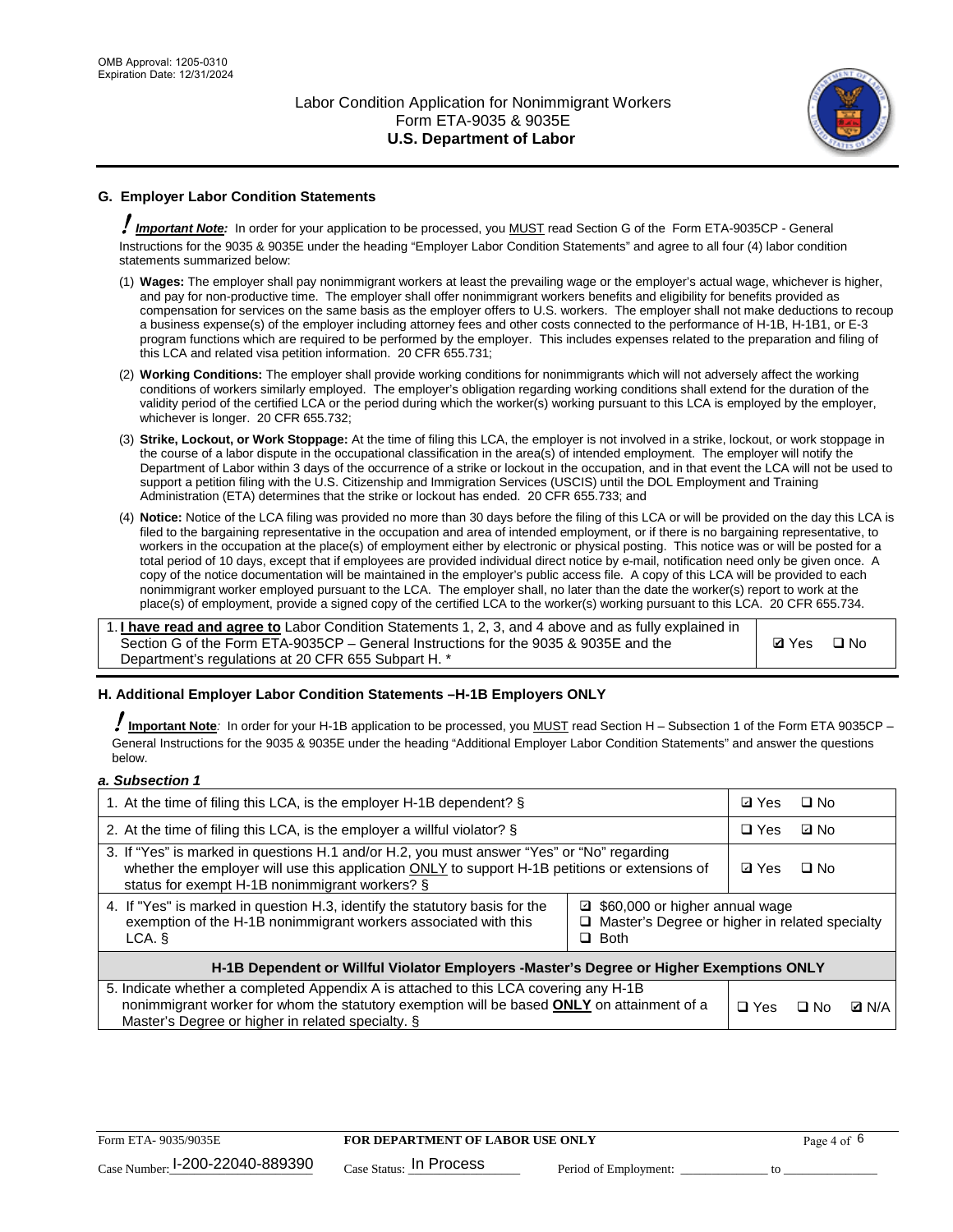

**If you marked "Yes" to questions H.a.1 (H-1B dependent) and/or H.a.2 (H-1B willful violator) and "No" to question H.a.3 (exempt H-1B nonimmigrant workers), you MUST read Section H – Subsection 2 of the Form ETA 9035CP – General Instructions for the 9035 & 9035E under the heading "Additional Employer Labor Condition Statements" and indicate your agreement to all three (3) additional statements summarized below.**

#### *b. Subsection 2*

- A. **Displacement:** An H-1B dependent or willful violator employer is prohibited from displacing a U.S. worker in its own workforce within the period beginning 90 days before and ending 90 days after the date of filing of the visa petition. 20 CFR 655.738(c);
- B. **Secondary Displacement:** An H-1B dependent or willful violator employer is prohibited from placing an H-1B nonimmigrant worker(s) with another/secondary employer where there are indicia of an employment relationship between the nonimmigrant worker(s) and that other/secondary employer (thus possibly affecting the jobs of U.S. workers employed by that other employer), unless and until the employer subject to this LCA makes the inquiries and/or receives the information set forth in 20 CFR 655.738(d)(5) concerning that other/secondary employer's displacement of similarly employed U.S. workers in its workforce within the period beginning 90 days before and ending 90 days after the date of such placement. 20 CFR 655.738(d). Even if the required inquiry of the secondary employer is made, the H-1B dependent or willful violator employer will be subject to a finding of a violation of the secondary displacement prohibition if the secondary employer, in fact, displaces any U.S. worker(s) during the applicable time period; and
- C. **Recruitment and Hiring:** Prior to filing this LCA or any petition or request for extension of status for nonimmigrant worker(s) supported by this LCA, the H-1B dependent or willful violator employer must take good faith steps to recruit U.S. workers for the job(s) using procedures that meet industry-wide standards and offer compensation that is at least as great as the required wage to be paid to the nonimmigrant worker(s) pursuant to 20 CFR 655.731(a). The employer must offer the job(s) to any U.S. worker who applies and is equally or better qualified for the job than the nonimmigrant worker. 20 CFR 655.739.

| 6. I have read and agree to Additional Employer Labor Condition Statements A, B, and C above and |       |           |
|--------------------------------------------------------------------------------------------------|-------|-----------|
| as fully explained in Section H – Subsections 1 and 2 of the Form ETA 9035CP – General           | □ Yes | $\Box$ No |
| Instructions for the 9035 & 9035E and the Department's regulations at 20 CFR 655 Subpart H. §    |       |           |

### **I. Public Disclosure Information**

! **Important Note***:* You must select one or both of the options listed in this Section.

**sqrt** Employer's principal place of business □ Place of employment

### **J. Notice of Obligations**

A. Upon receipt of the certified LCA, the employer must take the following actions:

- o Print and sign a hard copy of the LCA if filing electronically (20 CFR 655.730(c)(3));<br>
Maintain the original signed and certified LCA in the employer's files (20 CFR 655.7
- Maintain the original signed and certified LCA in the employer's files (20 CFR 655.705(c)(2); 20 CFR 655.730(c)(3); and 20 CFR 655.760); and
- o Make a copy of the LCA, as well as necessary supporting documentation required by the Department of Labor regulations, available for public examination in a public access file at the employer's principal place of business in the U.S. or at the place of employment within one working day after the date on which the LCA is filed with the Department of Labor (20 CFR 655.705(c)(2) and 20 CFR 655.760).
- B. The employer must develop sufficient documentation to meet its burden of proof with respect to the validity of the statements made in its LCA and the accuracy of information provided, in the event that such statement or information is challenged (20 CFR 655.705(c)(5) and 20 CFR 655.700(d)(4)(iv)).
- C. The employer must make this LCA, supporting documentation, and other records available to officials of the Department of Labor upon request during any investigation under the Immigration and Nationality Act (20 CFR 655.760 and 20 CFR Subpart I).

*I declare under penalty of perjury that I have read and reviewed this application and that to the best of my knowledge, the*  information contained therein is true and accurate. I understand that to knowingly furnish materially false information in the *preparation of this form and any supplement thereto or to aid, abet, or counsel another to do so is a federal offense punishable by fines, imprisonment, or both (18 U.S.C. 2, 1001,1546,1621).*

| 1. Last (family) name of hiring or designated official *<br>Vidyadharan | 2. First (given) name of hiring or designated official * 3. Middle initial §<br>Sanjay |                  |  |
|-------------------------------------------------------------------------|----------------------------------------------------------------------------------------|------------------|--|
| 4. Hiring or designated official title *<br>Chief Legal Officer         |                                                                                        |                  |  |
| 5. Signature *                                                          |                                                                                        | 6. Date signed * |  |

| Form ETA-9035/9035E             | <b>FOR DEPARTMENT OF LABOR USE ONLY</b> |                       |  |
|---------------------------------|-----------------------------------------|-----------------------|--|
| Case Number: 1-200-22040-889390 | $Case$ Status: In Process               | Period of Employment: |  |